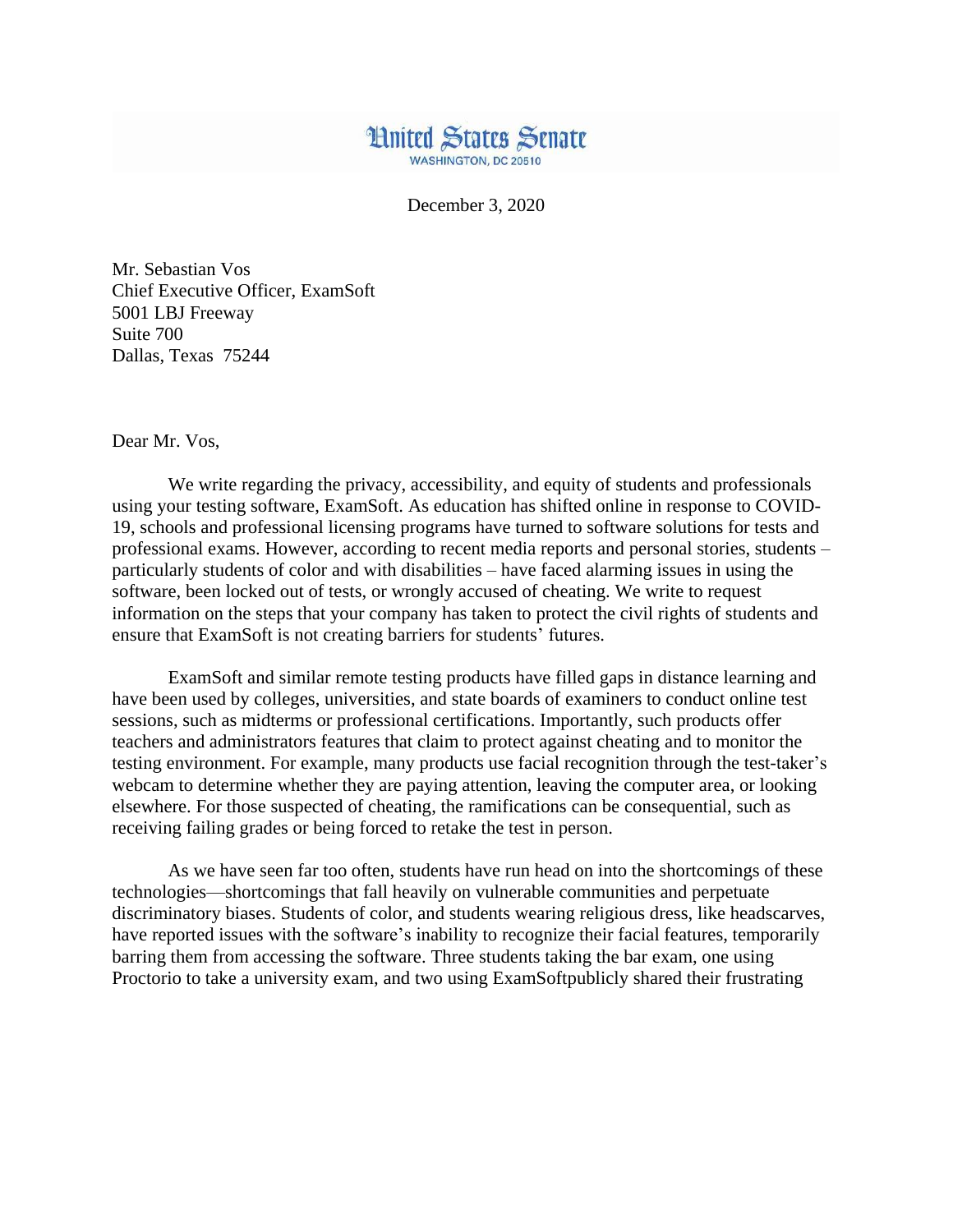experiences struggling with facial identification.<sup>1,2</sup> It is critical that bias, including racial and gender disparities, be addressed expeditiously to ensure that our students of color are not facing additional barriers in their fields.

Just as alarmingly, students have reported egregious situations in which monitoring features have flagged individuals with disabilities or physical conditions, such as tic disorders or muscle reflexes, as suspicious, and in which virtual "proctors" failed to accommodate students' disabilities.<sup>3</sup> One student using Proctorio was concerned that her tic disorder would be flagged by the software as cheating, since it happens frequently in high stress situations, like testing.<sup>4</sup> In addition, one student using ProctorU described a scenario in which the virtual proctor failed to recognize that the student was eligible for accommodations based on their disability, an ADHD diagnosis, forcing the student to present their documentation, not once, but twice: once at the beginning of the exam period and a second time when the exam system glitched.<sup>5</sup>

These instances expose three issues plaguing individuals with disabilities: software that incorrectly flags their disability as cheating, software glitches that may impede or interrupt their performance, and unprepared or ill-trained proctors who are not familiar with students' accommodations. We are concerned that the software has not been designed to be inclusive and mindful of all students' needs and proctors are not getting the training or information they need to adequately work with and oversee students taking the exams.

Finally, there remain concerns with student safety and privacy. Students are not only expected to sit for exams that are being recorded or observed by an unknown virtual proctor, but also install intrusive software and provide extensive personal information – such as images of their home, photos of their identification, and personal information regarding their disabilities. While all this information can be useful for maintaining integrity in testing and ensuring that student needs are being met, questions remain about where and how this data is being used before, during, and after tests, by both your company, the virtual proctors, and testing administrators. Students relying on your software to further their education have put a great deal of trust in you to reserve their privacy. You must be able to demonstrate that you are respecting students' privacy.

We all know that midterms, finals, and board exams are stressful for students, even more so during a pandemic that has upended lives and taken a significant toll on young adults' mental health. Faulty testing and false accusations are not only an added source of stress for test takers

 $\overline{\phantom{a}}$ 

<sup>&</sup>lt;sup>1</sup> Swauger, Shea. "Software That Monitors Students during Tests Perpetuates Inequality and Violates Their Privacy." MIT Technology Review, August 7, 2020.

https://www.technologyreview.com/2020/08/07/1006132/software-algorithms-proctoring-online-tests-ai-ethics/.

<sup>2</sup> Patil, Anushka, and Jonah Engel Bromwich. "How It Feels When Software Watches You Take Tests." New York Times, September 29, 2020. https://www.nytimes.com/2020/09/29/style/testing-schools-proctorio.html.

<sup>3</sup> Patil, Anushka, and Jonah Engel Bromwich. "How It Feels When Software Watches You Take Tests." New York Times, September 29, 2020. https://www.nytimes.com/2020/09/29/style/testing-schools-proctorio.html.

<sup>4</sup> Patil, Anushka, and Jonah Engel Bromwich. "How It Feels When Software Watches You Take Tests." New York Times, September 29, 2020. https://www.nytimes.com/2020/09/29/style/testing-schools-proctorio.html.

<sup>5</sup> Patil, Anushka, and Jonah Engel Bromwich. "How It Feels When Software Watches You Take Tests." New York Times, September 29, 2020. https://www.nytimes.com/2020/09/29/style/testing-schools-proctorio.html.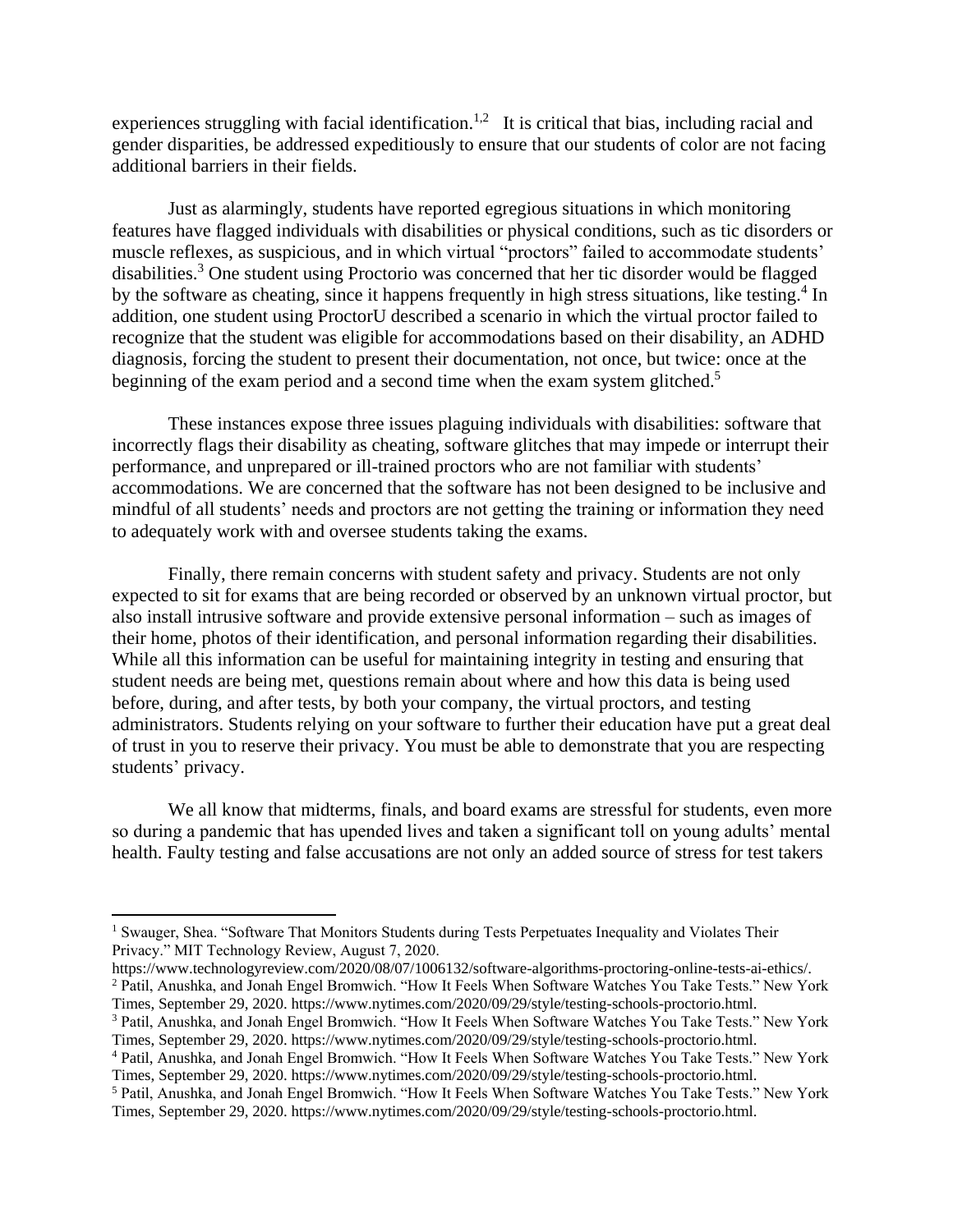during this time, but also can be a barrier to success that can have real-life economic and social consequences, including unemployment and failure to graduate on time.

As schools continue to find options to keep students and teachers safe during this pandemic, virtual learning and remote testing will remain a predominant choice for schools. In fact, remote testing could remain with us well beyond this global emergency. However, Congress has recognized this profound responsibility to protect privacy and equity in education through the Family Educational Rights and Privacy Act (FERPA), the Higher Education Act, Title II of the Americans with Disabilities Act, and it is critical that virtual testing systems and other education software platforms abide by these laws. We must ensure that testing protocols are not leaving students behind, particularly students of color and those learning with disabilities. We ask that you respond to the following questions:

- 1. What features and technologies does your product offer to schools and test administrations to detect student's attention, identify possible cheating, and otherwise monitor the test environment?
- 2. What steps have you taken to ensure that any features related to test monitoring is accurate for all students regardless of any religious dress, like headscarves, they may be wearing, skin tone, gender, hairstyle, and other physical characteristics? How do you measure and review this accuracy?
- 3. What steps have you taken to ensure that any features related to test monitoring is accurate for individuals with disabilities, muscle conditions, or other traits? How do you measure and review this accuracy?
- 4. What processes, policies, or information are in place or provided to administrators to accommodate test takers whose physical characteristics could create problems with the testing software?
- 5. What steps do you take to ensure your virtual proctors are adequately trained and informed of students' needs?
- 6. What steps have you taken to ensure adherence and compliance with federal and state laws governing student privacy and accessibility for individuals with disabilities, such as FERPA, the ADA, and HEA, which the institutions you may have contracts with are required to abide by?
	- a. How have you communicated and coordinated with institutions of higher education to ensure that your software is in compliance?
- 7. How many complaints have you received from students and test takers in regards to facial recognition tied to either their race or gender identification? How can a student lodge such a complaint and what is the process for addressing potential problems?
- 8. How long do you keep students' personal information, including video recordings, which you collect during the exam? Are you using or sharing this data for any purpose beyond